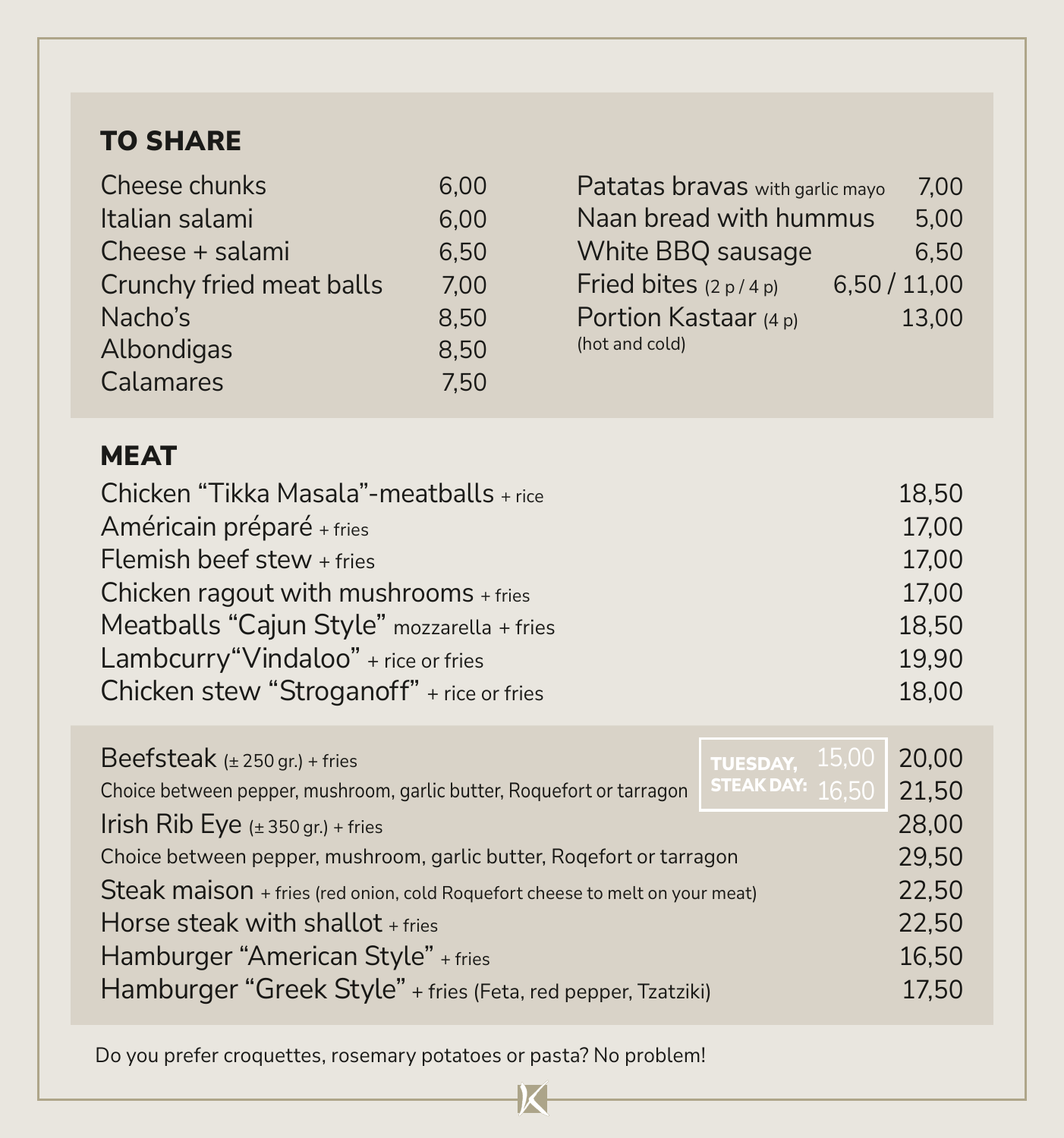## ENG

# FISH

|                            | Fish cassoulet gratin + fries                                  | 21,00       |
|----------------------------|----------------------------------------------------------------|-------------|
|                            | Dover Sole meunière (2/3) + fries                              | 20,00/24,00 |
|                            | Cod fillet with crust of challots + fries                      | 23,00       |
|                            | Grilled salmon with white wine sauce + fries                   | 22,00       |
|                            | Prawns Madras curry (8/12) + rice or fries                     | 19,00/23,00 |
|                            | Prawns in garlic sauce (8/12) + rice or fries                  | 19,00/23,00 |
|                            | Spicy prawn and bacon skewer (8/12) + rice or fries            | 19,50/23,50 |
|                            | Tomato with Grey Northsea Schrimps + fries                     | 22,50       |
|                            |                                                                |             |
|                            | <b>SALADS</b>                                                  |             |
| $\boldsymbol{\mathcal{A}}$ | Goat cheese salad $+$ bread                                    | 18,50       |
|                            | $Cesar$ salad + bread                                          | 18,50       |
|                            | Salad Kastaar (prawns) + bread                                 | 19,50       |
|                            | "Surf 'n' turf" Salad prawns, chicken, bacon, mushroom + bread | 20,00       |
|                            | Fries, rice, croquettes, ovenpotatoes or pasta                 | $+2,00$     |
|                            |                                                                |             |
|                            | <b>PASTA</b>                                                   |             |
|                            | Spaghetti Bolognese                                            | 13,50       |
|                            | Spaghetti Kastaar (tarragon)                                   | 14,50       |
|                            | Tagliatelle ham cheese                                         | 15,50       |
|                            | Restared pesto mushrooms                                       | 17,00       |
|                            | Pasta red pesto mushrooms and prawns                           | 19,00       |
|                            | Pasta all'arrabiata with bacon and mushrooms                   | 18,50       |
|                            | Vegetarian lasagne                                             | 17,00       |
|                            |                                                                |             |

 $\overline{\mathsf{K}}$